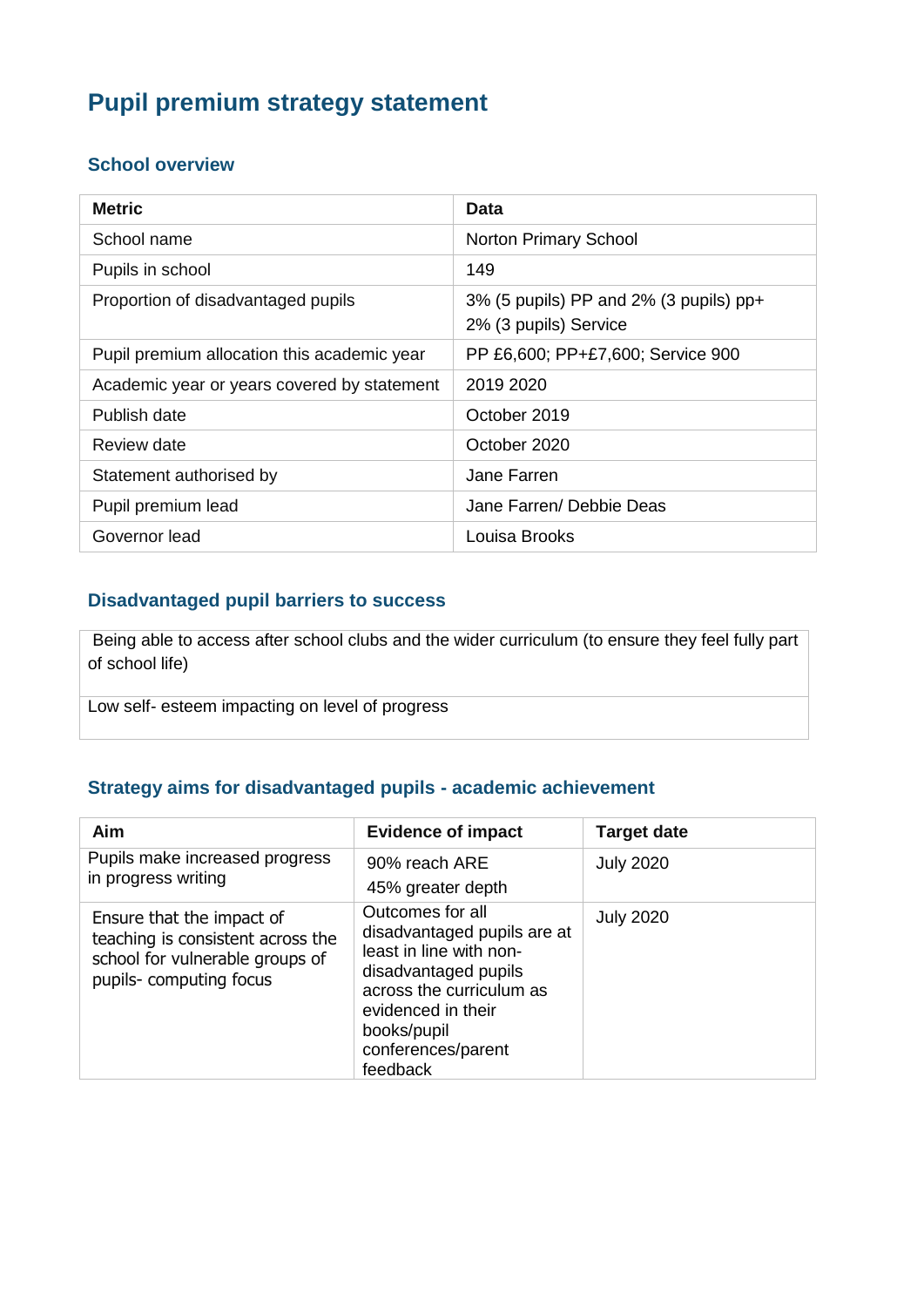### **Strategy aims for disadvantaged pupils – wider outcomes (e.g. independence)**

| Aim                                                                                 | <b>Evidence of impact</b>                                                                              | <b>Target date</b> |
|-------------------------------------------------------------------------------------|--------------------------------------------------------------------------------------------------------|--------------------|
| Disadvantaged pupils have<br>access to the wider school<br>curriculum               | 100% of disadvantaged<br>pupils take part in at least<br>1 after school club                           | <b>July 2020</b>   |
| Support for extra-curricular<br>activities including the annual<br>residential trip | All pupils able to share their<br>experiences and develop<br>social skills to increase life<br>chances | Dec 2020           |

### **Teaching priorities for current academic year**

| <b>Measure</b>                                   | <b>Activity</b>                                                                                                                                                      |
|--------------------------------------------------|----------------------------------------------------------------------------------------------------------------------------------------------------------------------|
| <b>Priority 1</b>                                | Talk for writing approach across the school and 2 year<br>CPD programme for all staff including support staff<br>New reading book scheme to develop wider vocabulary |
|                                                  | and level of greater literacy to impact on writing                                                                                                                   |
| <b>Priority 2</b>                                | Ensure that there is a clear progression of knowledge<br>throughout school in Computing through extensive<br>training, networking and improved resourcing            |
| Barriers to learning these<br>priorities address | All staff, Including support staff, can support progress                                                                                                             |
| Projected spending                               | £8000                                                                                                                                                                |

### **Wider strategies for current academic year**

| <b>Measure</b>                                   | <b>Activity</b>                                                                                    |
|--------------------------------------------------|----------------------------------------------------------------------------------------------------|
| Priority 1                                       | Programme extra-curricular activities (including horse<br>riding, sports, drama, book shop visits) |
| Priority 2                                       | Homework Club to improve quality and confidence to<br>complete tasks                               |
| Barriers to learning these<br>priorities address | low confidence and limited life experiences                                                        |
| Projected spending                               | £6000                                                                                              |